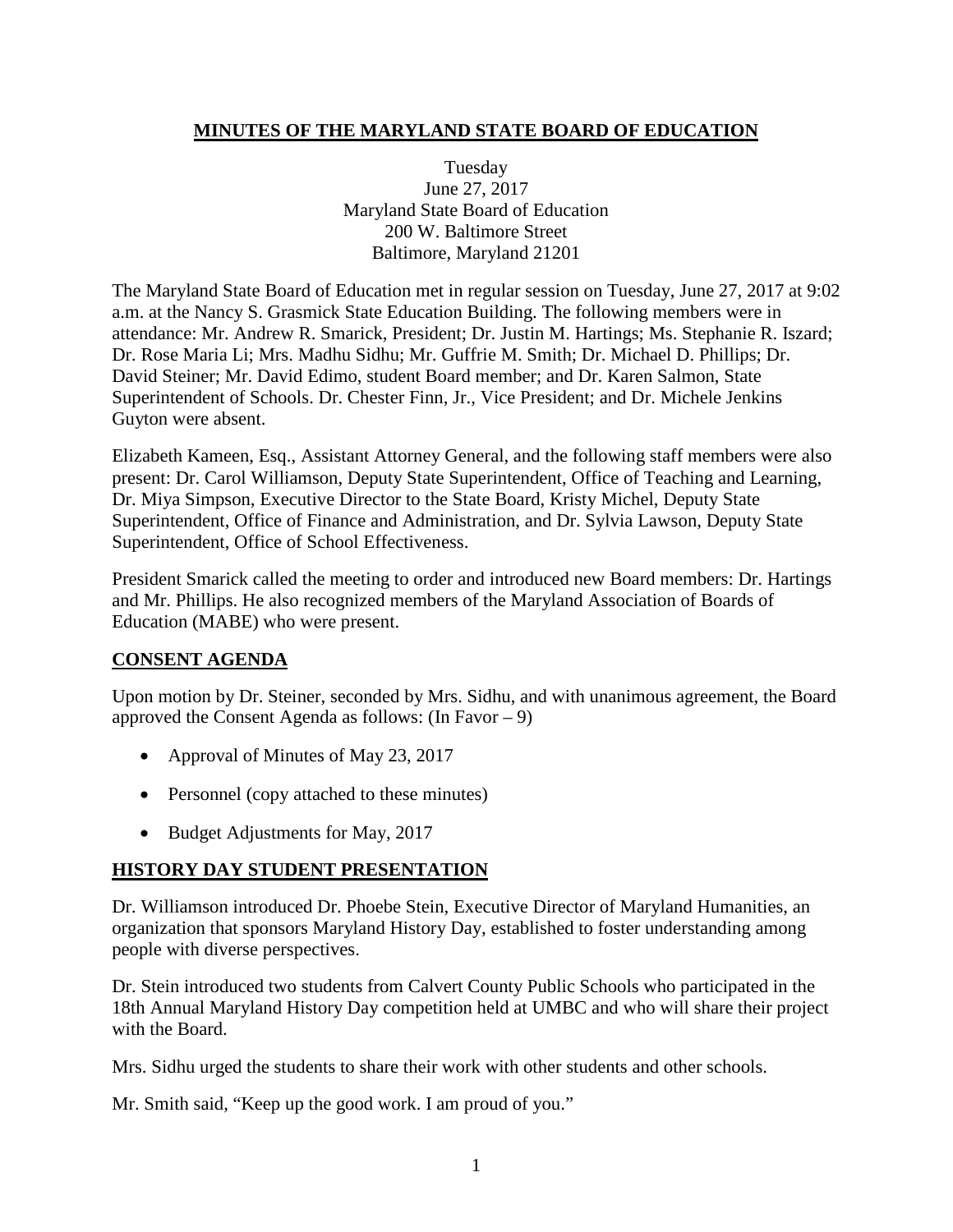### **ESSA ACCOUNTABILITY PLAN**

The Superintendent introduced Mary Gable, Assistant State Superintendent, Division of Academic Policy and Student, Family and School Support, Dr. Dara Shaw, Director of Research, and Chandra Haislet, Director of Accountability and Data Systems, to provide an update on the work of the ESSA Internal Committee and its subcommittees related to calculating summative scores for differentiation, updating the Board on selected measures, English Learner (EL) proficiency and the identification of Comprehensive Support and Improvement (CSI) and Targeted Support and Improvement (TSI) schools. She also noted that the staff will share a draft Maryland ESSA Consolidated State Plan and an ESSA Plan Overview document for sharing information in the plan with the public.

Ms. Gable explained that the draft Plan will be updated and provided to the public on Thursday of this week (June  $29<sup>th</sup>$ ).

Dr. Shaw provided decision points regarding calculating scores and differentiating among schools which includes Option A: Measure scores and Option B: Measure "points." She also provided a chart comparing methodologies.

In response to a question by Ms. Iszard, Dr. Shaw reported that stakeholders favored Option B.

Ms. Haislet discussed category definitions and labeling for summative score and indicators. She provided decision points to be made by the Board:

- 1. Base the category on the percentile rank, or on cuts (hard cuts, or cuts based on percentile rank)?
- 2. How many levels?
- 3. What type of designation?

Ms. Haislet also provided information on what other states have included in their Plan regarding school categorizations.

Ms. Haislet discussed category results and noted that ESSA prescribes no less than three levels to describe performance and that feedback from stakeholders urged not to use five levels since that could be equated to grade levels A-E/F.

There was some discussion about the gap in levels.

In response to a comment by Dr. Steiner to recognize schools that are serving underprivileged students well, Ms. Gable said, "You can add words as explanations." She noted that stakeholder input was to give *student growth* high weight.

Dr. Shaw discussed two options regarding the inclusion of student groups:

Option A: Make an equity determination "outside" of the school's total score by comparing measure scores of all students with student groups. The equity determination affects school's category.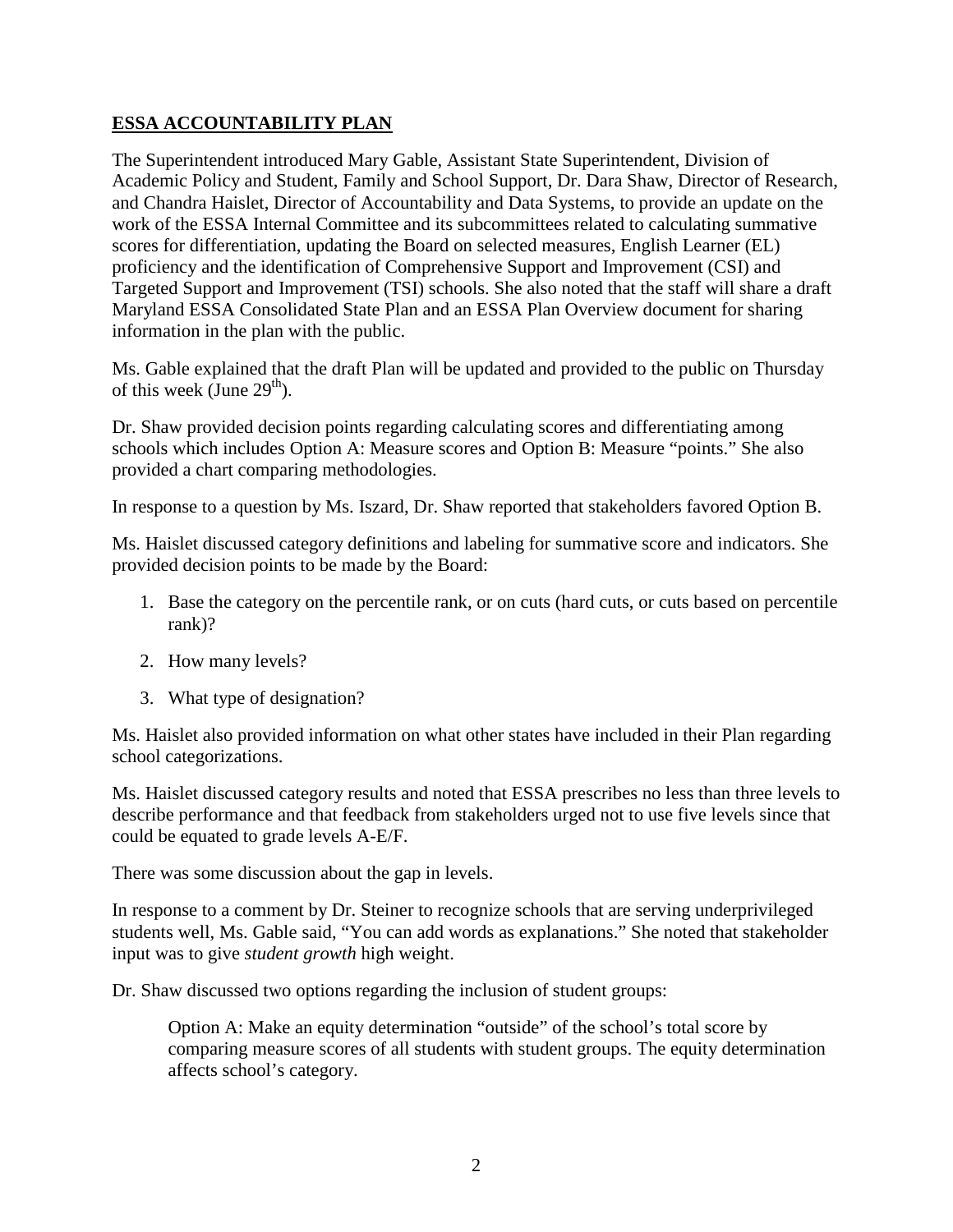Option B: Include student groups "inside" the scoring system. A school's score is partially "all students" and partially the average of student groups.

She reminded Board members of the ESSA requirements that the system for "annual meaningful differentiation" of schools be based on all students and each student group. Dr. Shaw provided a summary of the inclusion methods, charts depicting how the equity determinations would be made and a comparison of the methodologies.

Dr. Shaw stated that MSDE staff recommends the following decision points for the Board:

- 1. Summation method: Option A
- 2. Category definitions and labeling for summative score and indicators: use four categories, designated by stars, based on the determinations presented
- 3. Inclusion of student groups: Option A (make an equity determination outside of the summative calculation, which then impacts final scores)

After some discussion, the Board agreed to approve Option A for decision point 1; a five star system for decision point 2 and a hybrid between Option A and B depending on a determination of appropriate differentiation of each measure for decision point 3.

Upon motion by Mr. Smith, seconded by Dr. Steiner, and with unanimous agreement, the Board approved Option A for decision point 1; a five star system for decision point 2 and a hybrid between Option A and B depending on a determination of appropriate differentiation of each measure for decision point 3. (In Favor 9)

Dr. Salmon provided a sample dashboard.

Ms. Gable discussed updates to selected measures and provided frameworks for elementary, middle and high school. She said, "We do want to continue to investigate measures of academic growth for K-3," noting that a pilot will be investigated. She discussed the changes to *Credit for completion of a well-rounded curriculum for high school* and the University System of Maryland course requirements for undergraduate admissions. She also discussed the relationship of the SAT and ACT to the Armed Services Vocational Aptitude Battery (ASVAB).

Ms. Gable discussed three options for consideration of postsecondary enrollment a measure that is actionable and something that a school is able to influence. She reported that MSDE is recommending Option A: Report only. Do not include postsecondary enrollment as an Accountability Measure.

In response to a question by Dr. Hartings, Ms. Kameen explained that the wording relative to *Completion of a well-rounded curriculum* is prescribed in law.

Board members agreed on Option A.

Dr. Shaw discussed a potential modification: the addition of "still enrolled" students to five-year cohort graduation rate. She reported that this modification is based entirely on stakeholder feedback and that it is neither prohibited nor allowed under the law.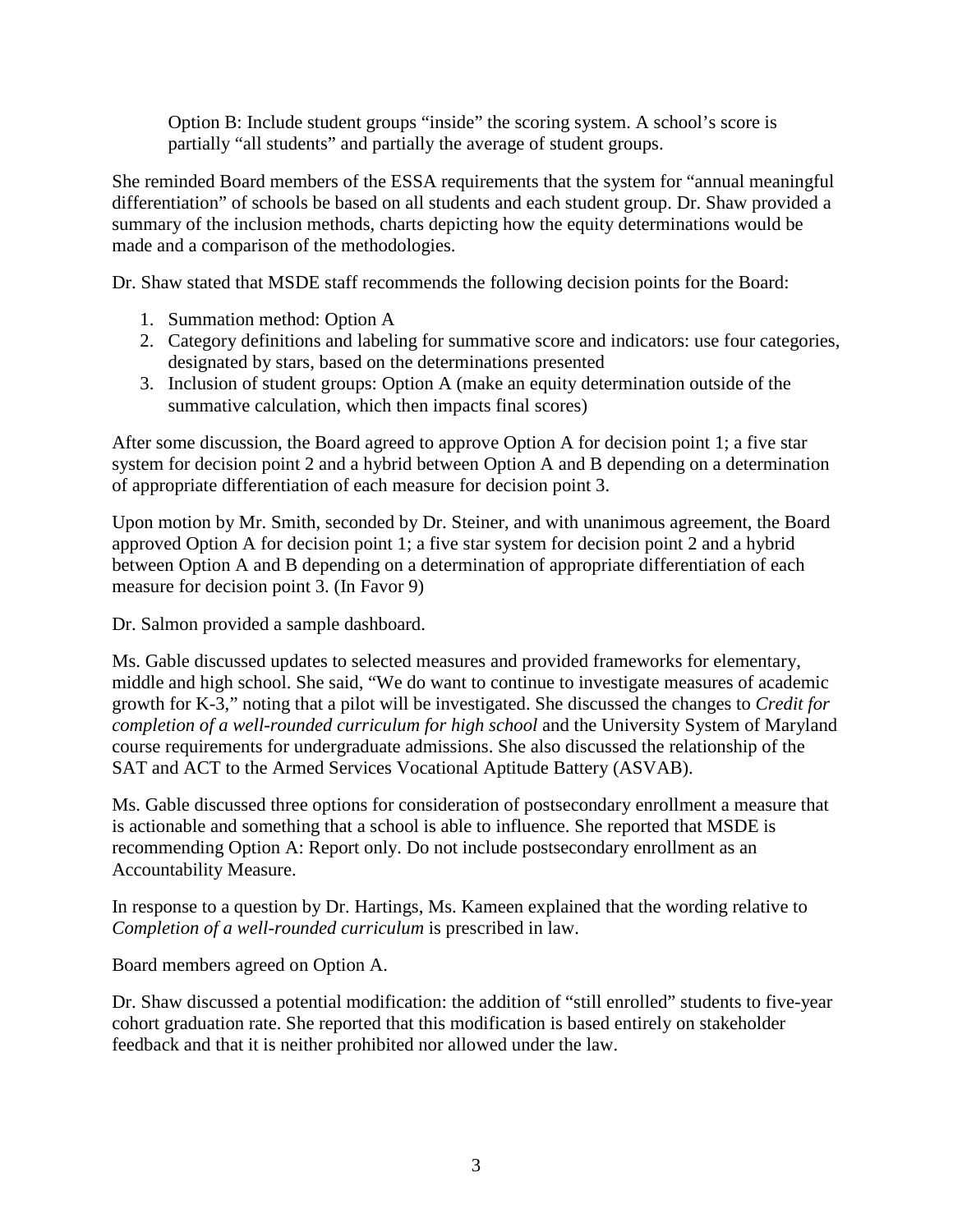Ms. Gable discussed School Quality/Student Success: Access to a well-rounded curriculum for all schools. Dr. Steiner said, "*Or* suggests that we are not serious about a well-rounded curriculum."

After much discussion, Dr. Salmon suggested deleting all of the high school courses (World Language, Algebra, Geometry and Algebra II) and adding the word "and" as follows:

• Middle School: Enrolled in Fine Arts, Physical Education, Health and Computational Learning.

Ms. Haislet discussed MSDE's recommendation of a fixed population size of  $n=10$ .

President Smarick brought up the issue that schools have varied numbers of English Language Learners (ELL) students. Dr. Steiner said, "The feds moved accountability for EL students. Our hands are tied."

Ms. Gable discussed the identification process for CSI and TSI schools. She provided MSDE's recommendation for identification metrics for CSI lowest five percent. Board members agreed to delete EL Proficiency and Chronic Absenteeism measures.

Ms. Gable went over USDE feedback to other states, Maryland's response to that feedback and provided a timeline for submission of Maryland's Plan.

Dr. Salmon recognized all staff in the Department who worked on this Plan and thanked the Policy and Accountability Teams. She said, "It has been awesome."

## **STATE SUPERINTENDENT'S UPDATE**

## **District Spotlight on Innovation: Personalized Learning**

Dr. Salmon introduced Dr. Kimberly Hill, Superintendent of Charles County Public Schools (CCPS), and Dr. Amy Holstein, Deputy Superintendent, to discuss an innovative program initiated in Charles County entitled *Personalized Learning*.

Dr. Hill discussed the student population of CCPS and reported that this program is geared for the adults in the school system – teachers and administrators.

Deputy Superintendent Holstein discussed the professional development program and the administrator evaluation process. She reported that principal meetings were changed to focus on instruction based on data. She said that all principals train together in order to allow them to help each other.

Ms. Holstein reported that the school system purchased an excellent software program which provides a principal and vice-principal evaluation tool.

Ms. Holstein explained that professional development has been personalized for teachers and focuses on student engagement. She reported that CCPS is providing a ten-week course selection for teachers during the summer in which they are provided financial incentives. She also reported that the school system provided opportunities for experienced teachers to work with inexperienced teachers which has been reported as a wonderful experience for both. Ms. Holstein reported on professional development offered for teachers based on walk-throughs and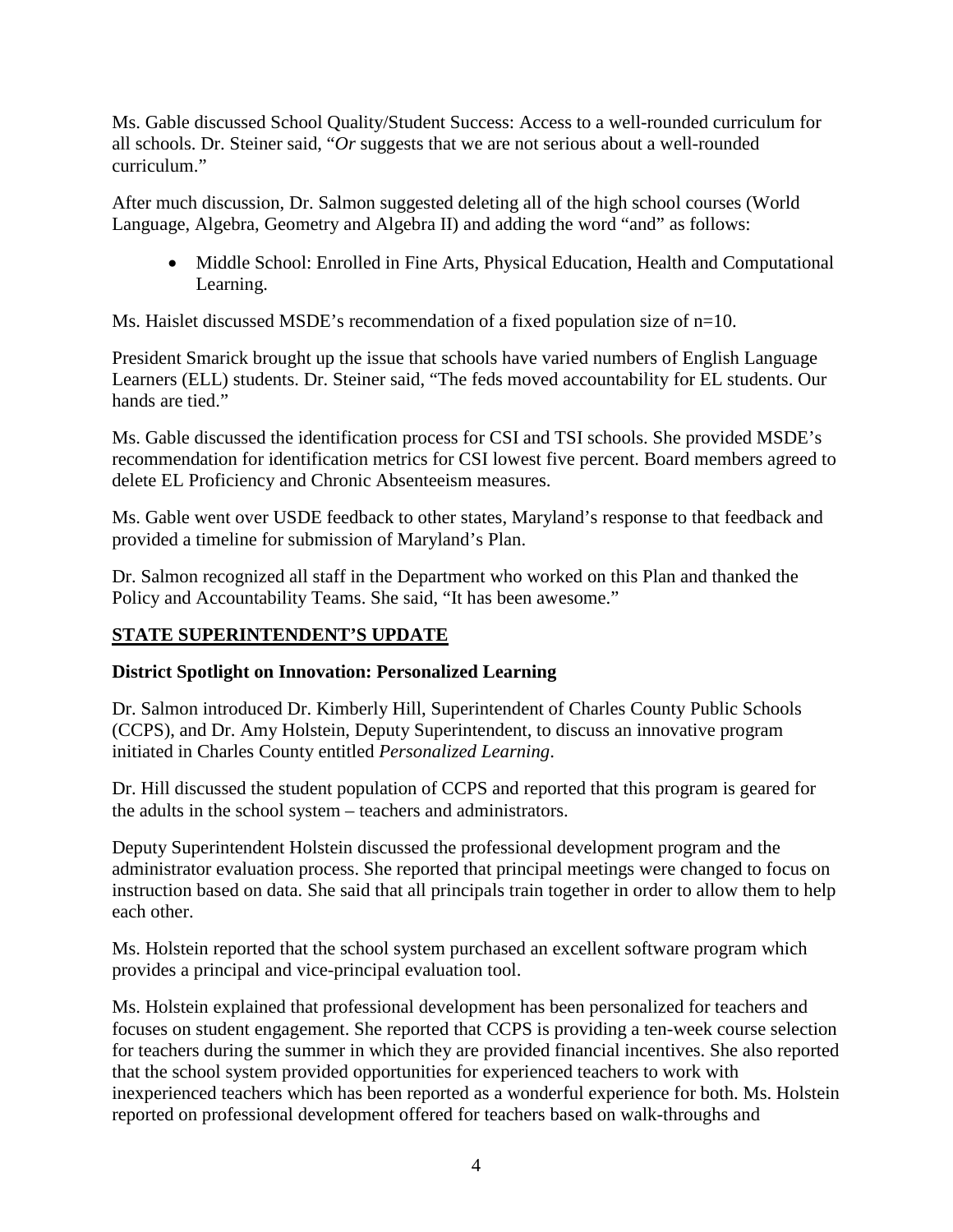observations by school leaders. She noted that the walk-through document includes a selection box for teachers to request assistance. She also discussed personalized learning for support staff which includes professional certification through the local community college. She said, "Every" adult needs to continue to learn. Our Board is completely on board with this."

Mrs. Sidhu said, "The American education system provides the least amount of planning time than other countries. How are you improving your curriculum?"

Ms. Holstein said, "We have a very diverse group. We use our teachers to make changes. The key is we are providing professional development so that teachers are comfortable with the curriculum."

Dr. Salmon thanked the presenters for their discussion of their innovative program.

### **MSDE Accomplishment Summary**

The Superintendent provided a document designed to communicate the work of the MSDE to the public entitled *Strengthening Education in Maryland.* She explained that the document includes details of the work that has been accomplished from January 2017 through June 2017. She thanked the Communications Department staff for their excellent work on this document.

### **Summary of Required Legislative Reports**

Dr. Salmon provided the Board with a summary of required reports that MSDE is responsible for submitting to the Governor of Maryland and the Maryland General Assembly. She reported that she will be using this information whenever she meets with legislators and that the document will be posted on the MSDE website.

### **Maryland Grade 12 High School Assessment (HSA) Accountability Performance Data**

Dr. Williamson reported that, under ESEA, all states are required to report student achievement results based on the English Language Arts, mathematics and science assessments it administers. She provided a chart depicting Proficiency of grade 12 students for the school year 2015-2016 on HSA assessments.

In response to a question by Dr. Li, Ms. Haislet reported that the figures were based on 2015- 2016 data.

## **Maryland Report Card Publication**

Dr. Salmon provided information on data to be published on the Maryland Report Card regarding local education agency staff members.

## **EXECUTIVE SESSION**

Pursuant to §3-305(b)(1) of the General Provisions Article, Annotated Code of Maryland, and upon motion by Mrs. Sidhu, and seconded by Mr. Edimo, and with unanimous agreement, the Maryland State Board of Education met in closed session on Tuesday, June 27, 2017, in Conference Room 1, 8th floor of the Nancy S. Grasmick State Education Building. All Board members were present. In attendance were Dr. Karen Salmon, State Superintendent of Schools, Dr. Sylvia Lawson, Deputy State Superintendent, Office of School Effectiveness; Dr. Carol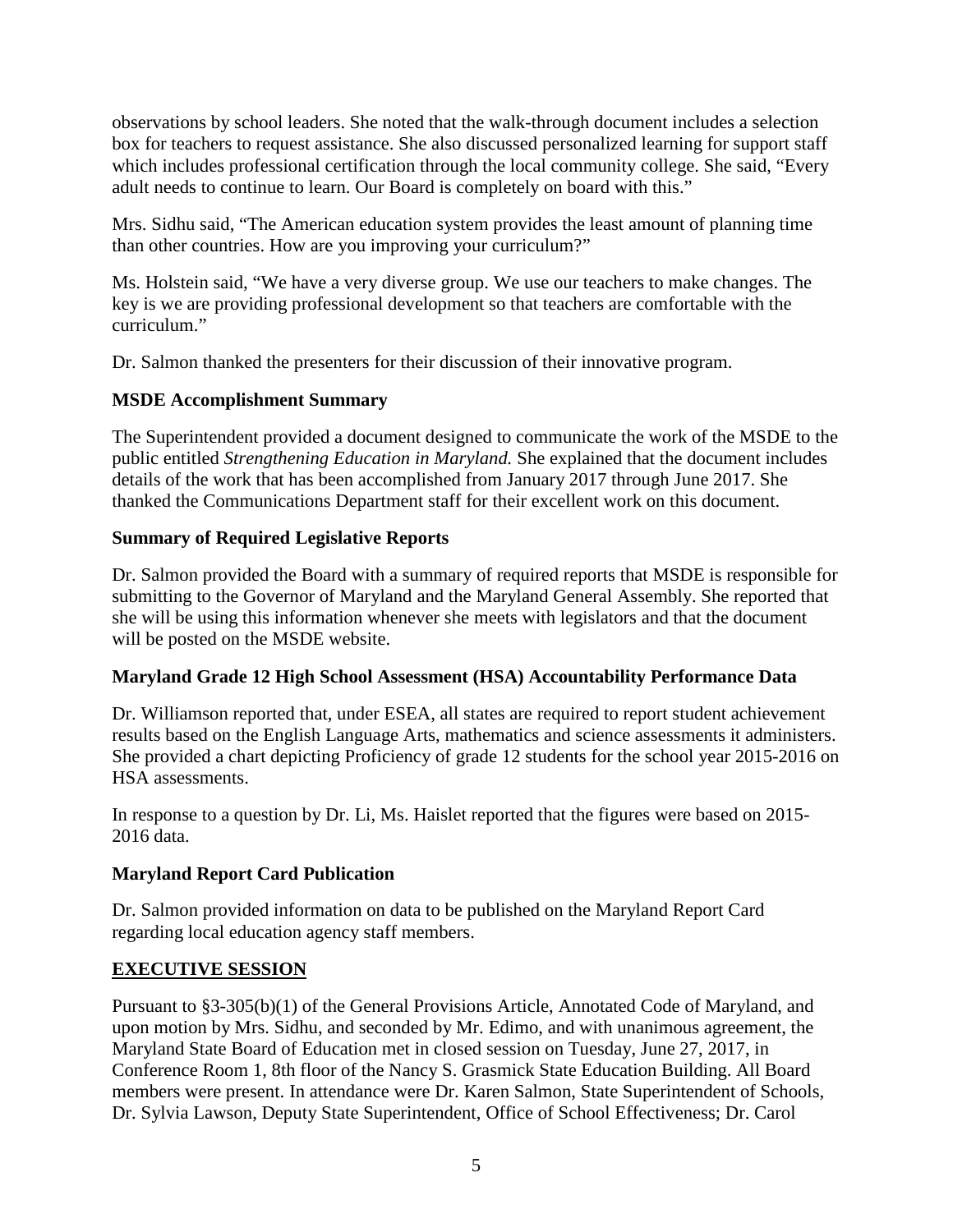Williamson, Deputy State Superintendent, Office of Teaching and Learning, Kristy Michel, Deputy State Superintendent, Office of Finance and Administration, Dr. Miya Simpson, Executive Director to the Office of the State Board, and Assistant Attorneys General Elizabeth Kameen, Jackie LaFiandra and Derek Simmonsen. The Executive Session commenced at 12:20 p.m. (In favor  $-9$ )

Counsel also provided legal advice on ESSA school quality indicators and new Open Meeting Act requirements.

Also at that time, the State Board approved five Opinions for publication.

- *Erin C. v. Montgomery County Board of Education –* student transfer Opin. No. 17-21
- *J.M. v. Montgomery County Board of Education –* student suspension Opin. No. 17-22
- *James Curtis v. Prince George's County Board of Education –* employee termination Opin. No. 17-23
- *Antoinette D. v. Montgomery County Board of Education* school suspension Opin. No. 17-24
- *Catherine H. v. Prince George's County Board of Education –* student transfer Opin. No. 17-25

The Board discussed one personnel matter related to the Office of Child Care.

All staff left the room at 1:05 p.m. so that the Board could discuss the evaluation of the State Superintendent and Executive Director.

The session ended at 2:05 p.m.

### **RECONVENE**

The meeting reconvened at 1:45 p.m.

### **RECOGNITION OF MILKEN EDUCATOR OF THE YEAR**

The Superintendent reported that MSDE has had a twenty-four year relationship with the Milken Family Foundation which has provided more than \$1.5 million cash awards to a deserving teacher. She reported that this year's recipient is Thomas Dennison, a fifth-grade teacher at Havre de Grace Elementary School in Harford County. She asked Dr. Darla Strouse, State Director of the Milken National Educator Awards Program, to introduce Mr. Dennison.

Dr. Strouse introduced Mr. Dennison, his principal Ronald Wooden and Barbara Canavan, Harford County Public Schools Superintendent.

Dr. Strouse reported that the Milken family purchased a building in Washington, DC to create an Education Museum.

Mr. Dennison said, "This is very humbling that you allowed us to come." He stressed, "be who you are meant to be…my principal is amazing." Mr. Dennison invited Board members to visit his school and introduced his family.

Dr. Strouse presented Mr. Dennison with an MSDE/State Board Citation and a Milken National Educator Chrystal Obelisk and photos were taken.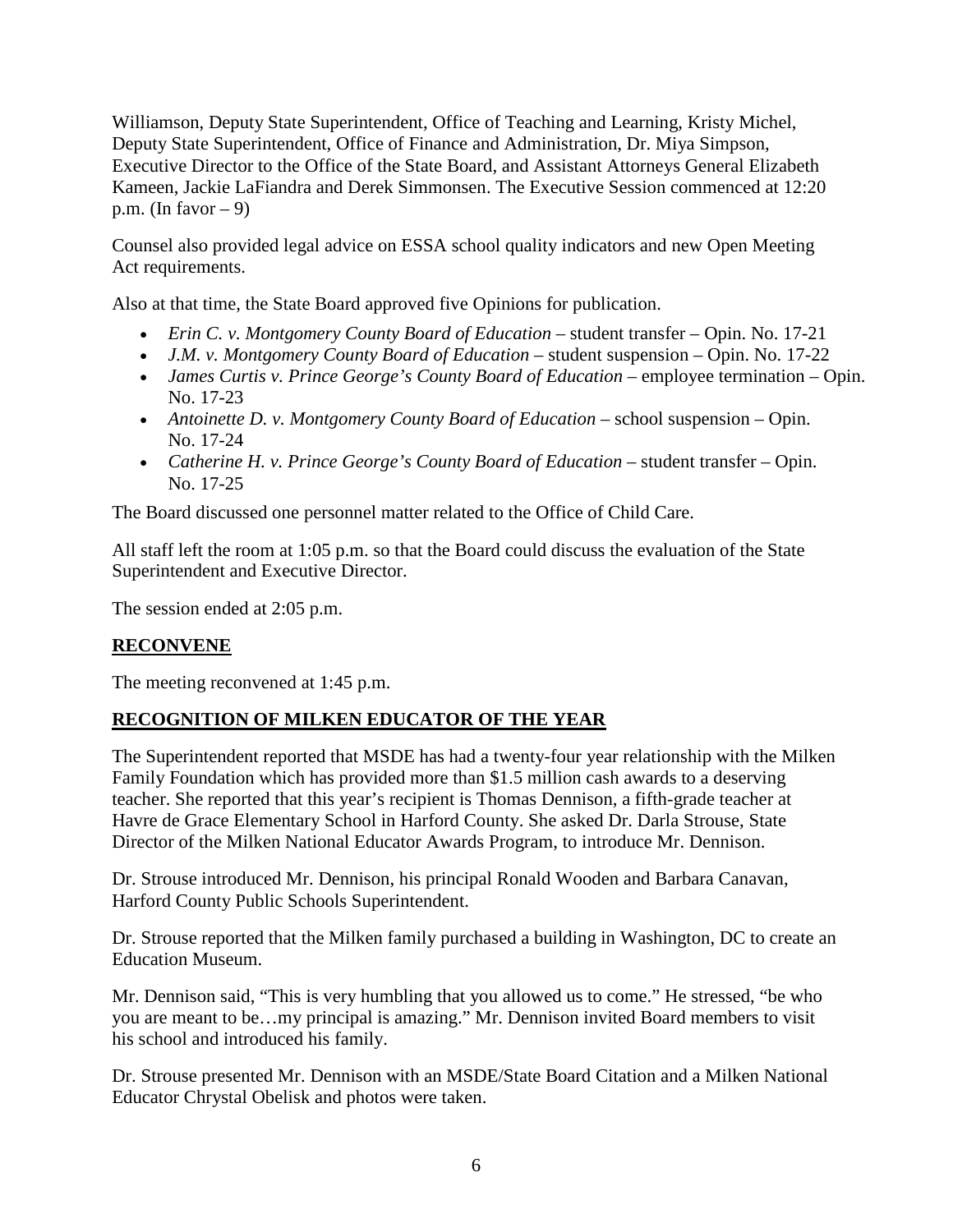### **STATE SUPERINTENDENT'S UPDATE CONT'D**

Dr. Salmon read a letter from Dr. Kevin Maxwell, Superintendent, Prince George's County Public Schools (PGCPS), requesting a third-party investigation into the allegations against PGCPS. She requested Board agreement to allow her to pursue a third-party investigation.

President Smarick said, "We take these allegations very seriously."

In response to a question by Dr. Hartings, Dr. Salmon said that the investigation would be overseen by MSDE not PGCPS.

Upon motion by Dr. Steiner, seconded by Mr. Smith, and with unanimous agreement, the Board approved the Superintendent's request. (In Favor – 8 Mr. Phillips was absent)

### **COMAR 13A.03.02 GRADUATION REQUIREMENTS FOR PUBLIC HIGH SCHOOLS IN MARYLAND**

The Superintendent asked to table COMAR 13A.03.02 Graduation Requirements for Public High Schools in Maryland.

### **COMAR 13A.04.16 PROGRAMS IN FINE ARTS**

The Superintendent requested permission to publish COMAR 13A.04.16 Programs in Fine Arts

Upon motion by Mr. Edimo, seconded by Mrs. Sidhu, and with unanimous agreement, the Board granted permission to publish COMAR 13A.04.16 Programs in Fine Arts (In Favor 8)

## **COMAR 13A.08.01.06 EDUCATIONAL PROGRAMS FOR PREGNANT GIRLS**

The Superintendent notified the Board that COMAR 13A.08.01.06 Educational Programs for Pregnant Girls has been identified as a regulation which is in need of review and revision. No action was required.

### **COMAR 13A.06.07.07 SCHOOL VEHICLE DRIVER DISQUALIFYING CONDITIONS AND TERMINATION**

The Superintendent notified the Board that COMAR 13A.06.07.07 School Vehicle Driver Disqualifying Conditions and Termination has been identified as a regulation which is in need of review and revision. No action was required.

### **COMAR 13A.02.01.01 LOCAL BOARDS OF EDUCATION – RULES FOR MEETINGS**

The Superintendent requested approval of the amended regulation that relates to meetings of local boards of education COMAR 13A.02.0101.

Upon motion by Mr. Edimo, seconded by Mrs. Sidhu, and with unanimous agreement, the Board approved COMAR 13A.02.01.01 Local Boards of Education – Rules for Meetings. (In Favor – 8)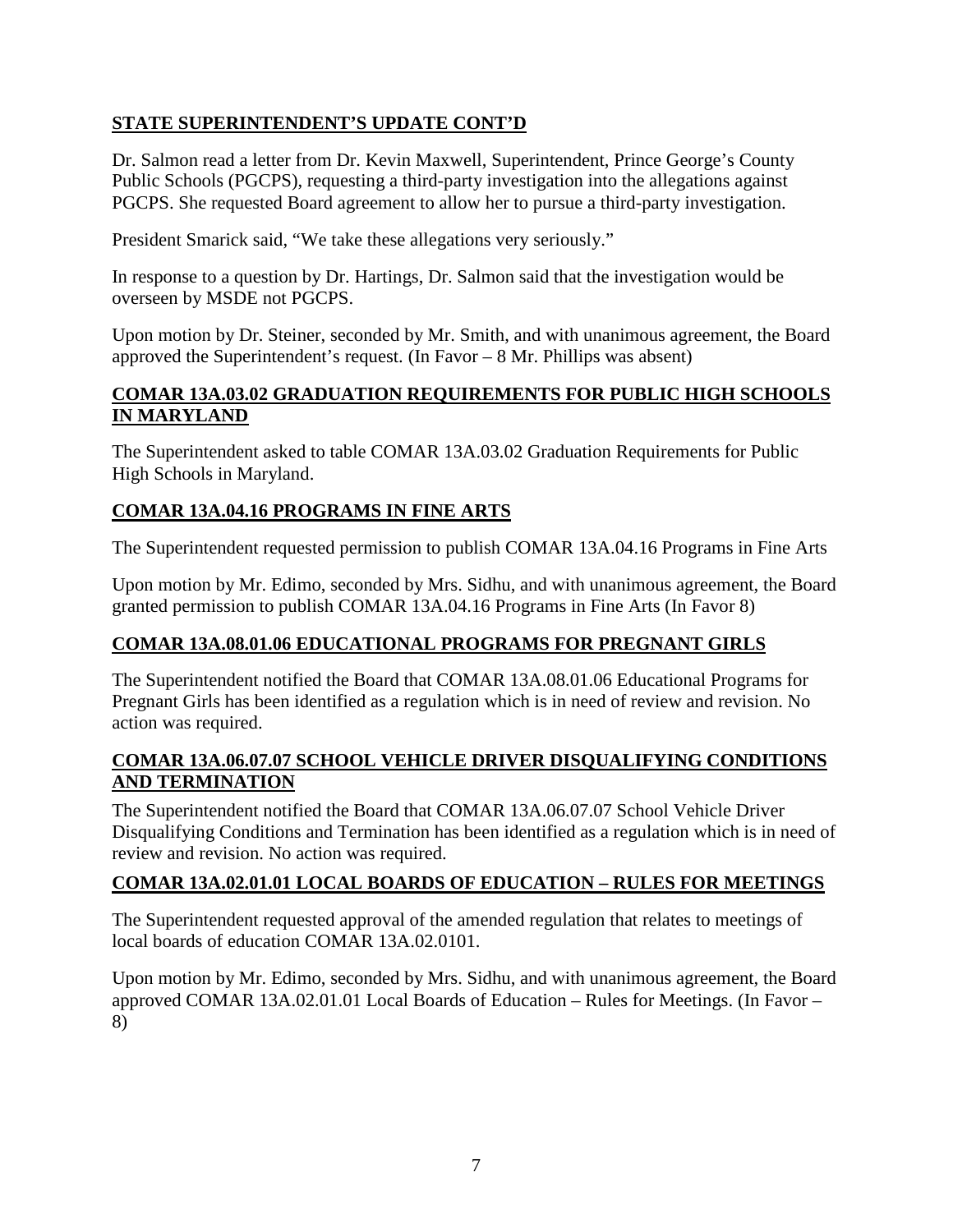### **COMAR 13A.05.02.01-.14 ADMINISTRATION OF SERVICES FOR STUDENTS WITH DISABILITIES**

Dr. Salmon requested adoption of the revisions to COMAR 13A.05.02.01-.14 Administration of Services for Students with Disabilities.

Upon motion by Mr. Smith, seconded by Dr. Steiner, and with unanimous agreement, the Board adopted revisions to COMAR 13A.05.02.01-.14 Administration of Services for Students with Disabilities. (In Favor –  $8$ )

# **STATE BOARD MEMBER DISCUSSION AND UPDATE**

# **Committee Updates**

• Dr. Salmon asked Board members to notify her if they are interested in serving on the Strategic Planning Committee.

# **Encouraging Innovation and Personalized Learning Discussion**

Dr. Salmon stated that MSDE encourages superintendents to think outside of the box.

Dr. Li asked, "Is there some way to figure out whether an innovation is credible? Dr. Salmon explained that one of the goals of the newly-formed MSDE Research Department is the vetting of best practices and supporting innovation.

Dr. Steiner said, "The number of reform initiatives is miniscule. Many of those studies come to different conclusions. We have to be very careful. Caution is very much in order."

The Superintendent explained that Dr. Shaw will be looking at what Memoranda of Understanding (MOUs) should look like for research opportunities. Dr. Salmon agreed to report back to the Board on this issue.

Dr. Hartings said, "We ought to have the best understanding of the experiences we expect students to have in a 21<sup>st</sup> century school. We need to establish a platform. Part of this discussion is what does the  $21<sup>st</sup>$  century classroom look like."

# **PUBLIC COMMENTS**

President Smarick explained procedures by which the Board hears public comments. The following individuals provided public comments:

- Michael Meadows representing Teach+Plus provided recommendations for Maryland's new accountability framework and provided classroom anecdotes.
- Laurent Rigel representing Teach+Plus urged the provision of more advanced course work noting that enrollment is not enough – that students need to successfully complete the courses.
- Ellen Stein urged the need for more professional development for teachers providing reading instruction. She noted the need to better prepare elementary teachers to teach reading.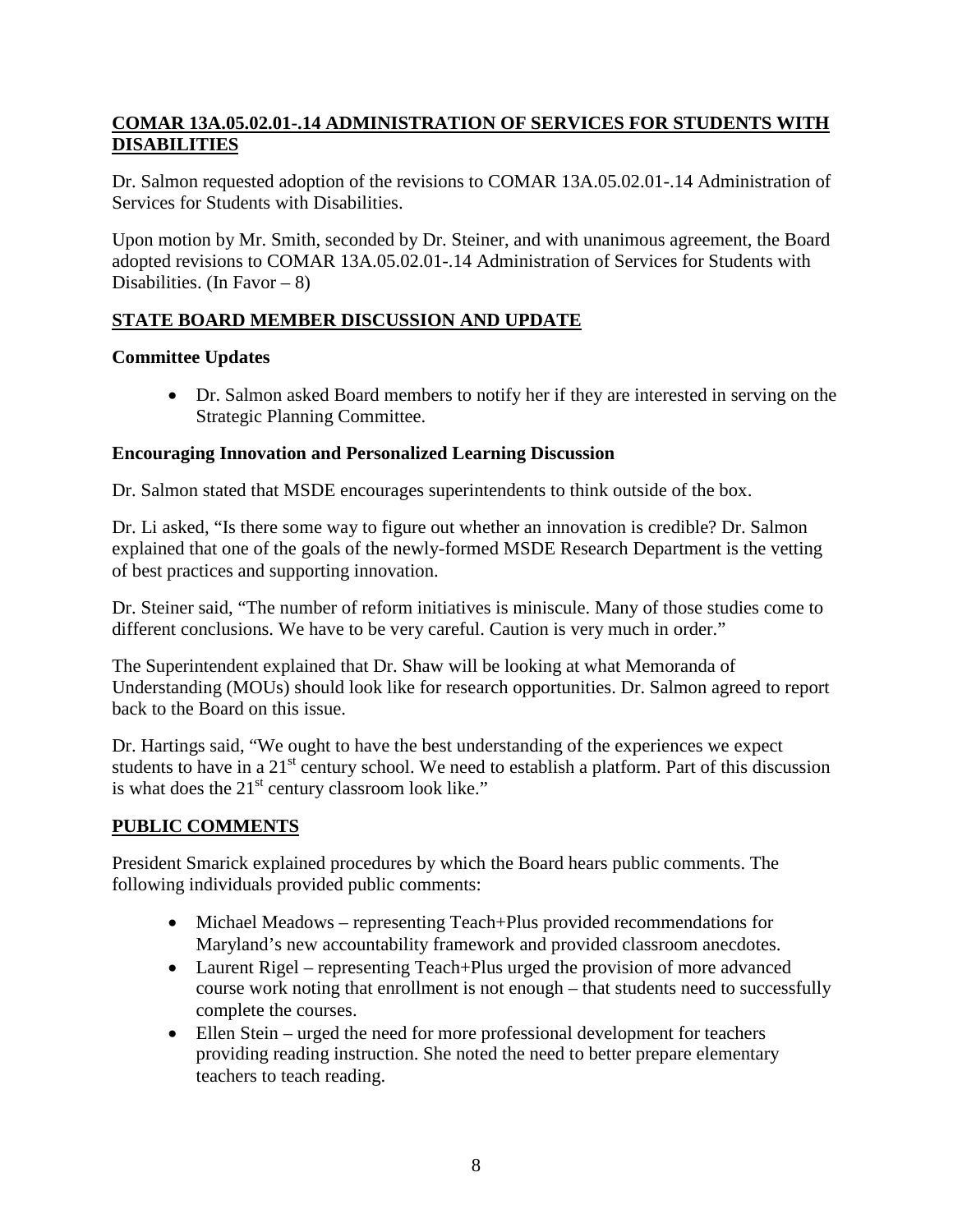### **REVIEW OF JULY BOARD AGENDA**

President Smarick provided items for the July Board agenda.

In response to a request by Ms. Iszard to add a discussion of NASBE's Workshop on Equity, Dr. Salmon suggested that that discussion be held at the upcoming Board orientation session. Ms. Iszard agreed. Dr. Simpson agreed to investigate NASBE's Workshop and poll the Board on dates for a Board retreat. Dr. Salmon said, "It can be an ongoing conversation."

Dr. Li asked about the outcome of the discussion of a proposal by Credo, an organization requesting student data for research purposes. Dr. Salmon said, "We need to look at this to make sure that the research meets certain standards. She suggested a further discussion of this request at the August Board meeting.

Ms. Kameen said, "Credo needs the whole database. There is work involved there. Turning over your database to someone – there are significant issues to think about."

Dr. Steiner explained that many states have turned over their data to Credo. He said, "I believe it meets the standards."

Mrs. Sidhu discussed her role on the State Board and urged the Board to continue its excellent work for the students in Maryland.

#### **OPINIONS**

#### **Ms. Kameen announced the following Opinions:**

- 17-21 *Erin C. v. Montgomery County Board of Education –* student transfer (remanded back to the local board)
- 17-22 *Jamaarr M. v. Montgomery County Board of Education –* student suspension (affirmed the local board's decision in part; remanded back to the local board in part)
- 17-23 *James Curtis v. Prince George's County Board of Education* employee termination (affirmed the local board's decision)
- 17-24 *Antoinette D. v. Montgomery County Board of Education –* student suspension (affirmed the local board's decision)
- 17-25 *Catherine H. v. Prince George's County Board of Education –* student transfer (affirmed the local board's decision)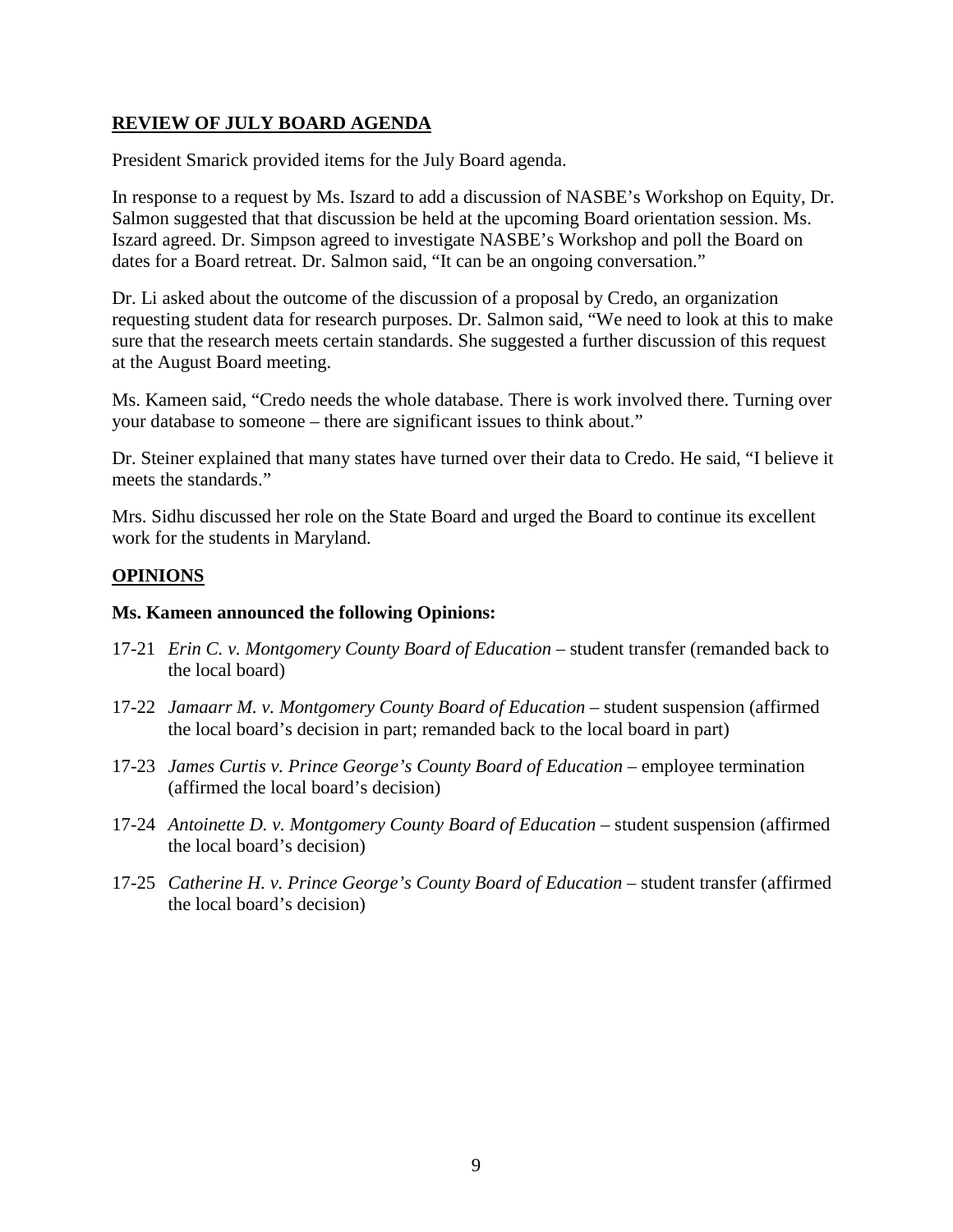# **ADJOURNMENT**

With no further business before the Board, the meeting adjourned at 3:30 p.m.

Respectfully submitted,

Karen B. Salmon, Ph.D. Secretary/Treasurer

Date: July 18, 2017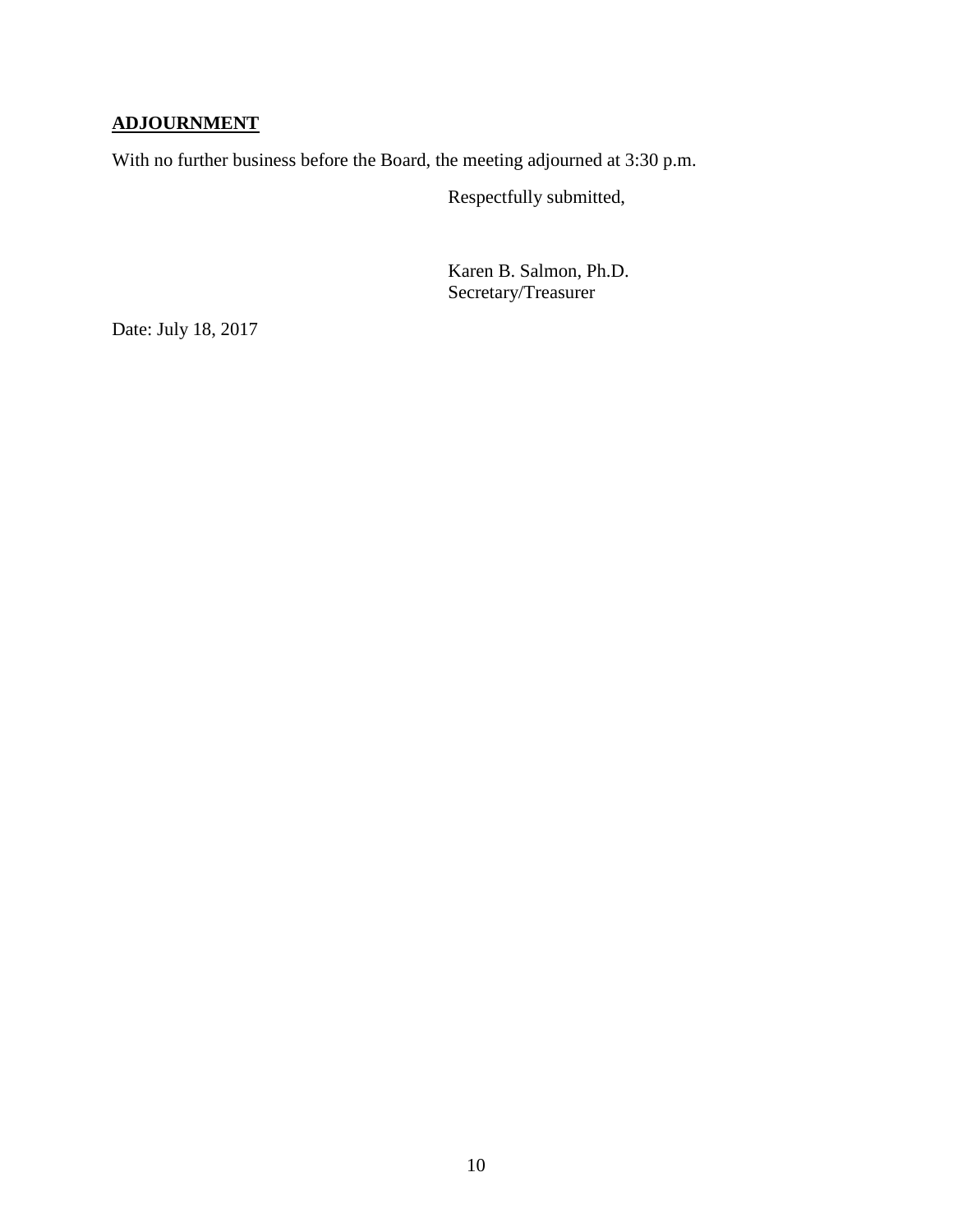# **MARYLAND STATE BOARD OF EDUCATION**

### **PRESIDING OFFICER'S WRITTEN STATEMENT FOR CLOSING A MEETING ("CLOSING STATEMENT") UNDER OPEN MEETINGS ACT (General Provisions Article § 3-305)**

1. Recorded vote to close the meeting.

 $\Box$  $\Box$ 

 $\Box$  $\Box$ 

Date: June 27, 2017 Time: 12:20 p.m. Location: 200 West Baltimore Street, Baltimore, Maryland 21021 Motion to close meeting made by: Mrs. Madhu Sidhu Seconded by: Mr. David Edimo Members in favor: 9 Opposed: 0 Abstaining: 0 Absent: 2

- 2. The meeting was closed under authority of Section 3-305(b) of the General Provisions Article of the Annotated Code of Maryland (check all provisions that apply). This meeting will be closed under General Provision Art. § 3-305(b) only.
	- ☑ 1. To discuss: (i) the appointment, employment, assignment, promotion, discipline, demotion, compensation, removal, resignation, or performance evaluation of appointees, employees, or officials over whom this public body has jurisdiction; or (ii) any other personnel matter that affects one or more specific individuals.
	- $\Box$ 2. To protect the privacy or reputation of individuals concerning a matter not related to public business.
	- 3. To consider the acquisition of real property for a public purpose and matters directly related thereto.  $\Box$
	- 4. To consider a matter that concerns the proposal for a business or industrial organization to locate,  $\Box$ expand, or remain in the State.
	- 5. To consider the investment of public funds.  $\Box$
	- 6. To consider the marketing of public securities.  $\Box$
	- ☑ 7. To consult with counsel to obtain legal advice.
	- 8. To consult with staff, consultants, or other individuals about pending or potential litigation.  $\Box$ 
		- 9. To conduct collective bargaining negotiations or consider matters that relate to the negotiations.
		- 10. To discuss public security, if the public body determines that public discussion would constitute a risk to the public or to public security, including: (i) the deployment of fire and police services and staff; and (ii) the development and implementation of emergency plans.
		- 11. To prepare, administer, or grade a scholastic, licensing, or qualifying examination.
		- 12. To conduct or discuss an investigative proceeding on actual or possible criminal conduct.
	- 13. To comply with a specific constitutional, statutory, or judicially imposed requirement that prevents  $\Box$ public disclosures about a particular proceeding or matter.
	- 14. Before a contract is awarded or bids are opened, to discuss a matter directly related to a negotiating  $\Box$ strategy or the contents of a bid or proposal, if public discussion or disclosure would adversely impact the ability of the public body to participate in the competitive bidding or proposal process.
- 3. For each provision checked above, disclosure of the topic to be discussed and the public body's reason for discussing that topic in closed session.

| Citation (insert #<br>from above) | Topic                                                 | Reason for closed-session discussion to topic                                                       |
|-----------------------------------|-------------------------------------------------------|-----------------------------------------------------------------------------------------------------|
| $$3-305(b) (1)$                   | Evaluations of appointees and<br>one personnel matter | Personnel matter related to the Office of Child Care<br>and evaluations of State Superintendent and |
|                                   |                                                       | <b>Executive Director of State Board.</b>                                                           |
| $$3-305(b) (7)$                   | Legal Advice                                          | Obtained legal advice on: (1) ESSA school quality<br>indicators; (2) new Open Meeting Act           |
|                                   |                                                       | requirements; and (3) legal appeals.                                                                |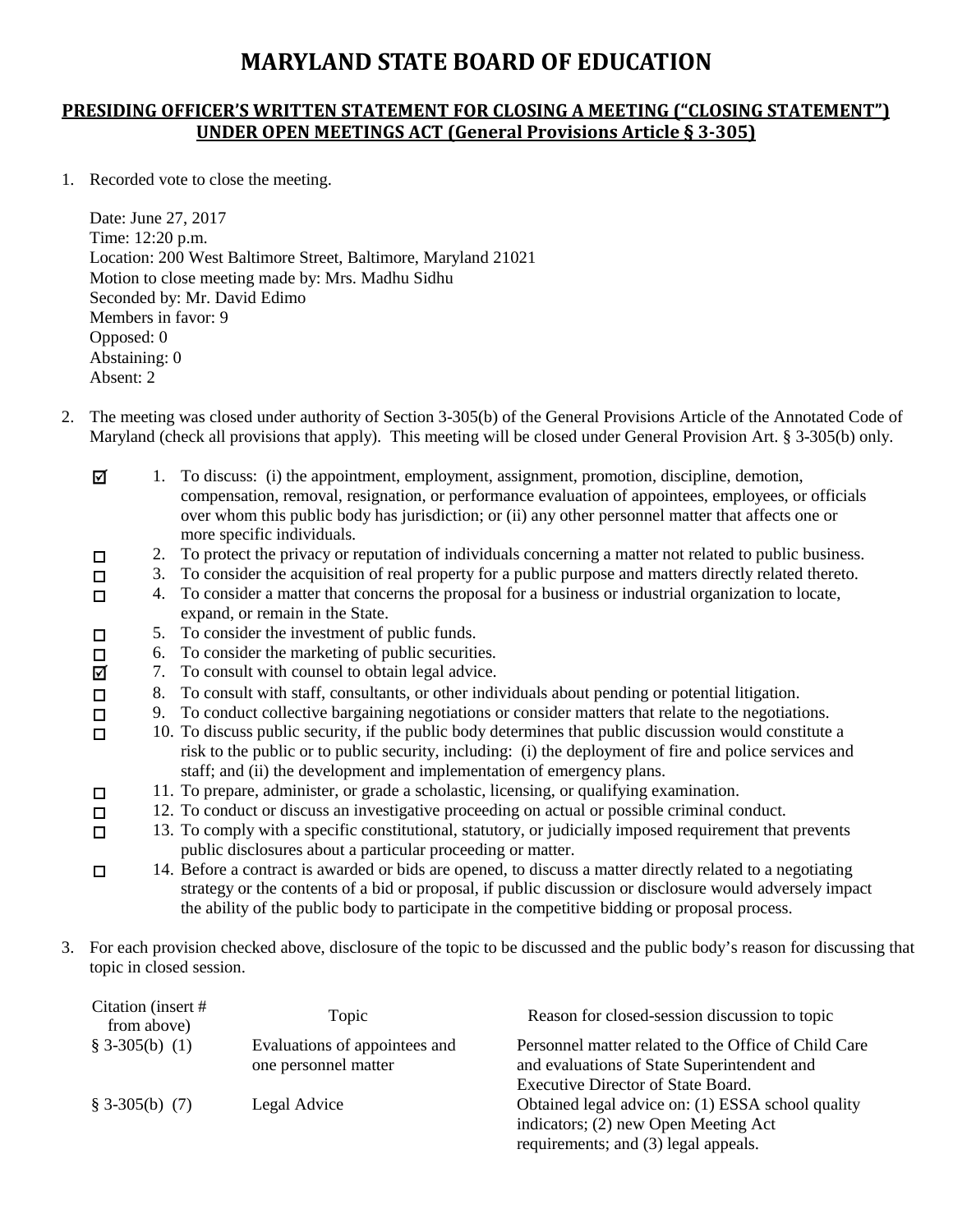Af zrau 4. This statement is made by \_\_\_\_\_\_\_\_\_\_\_\_\_\_\_\_\_\_\_\_\_\_\_\_\_\_\_\_, Presiding Officer.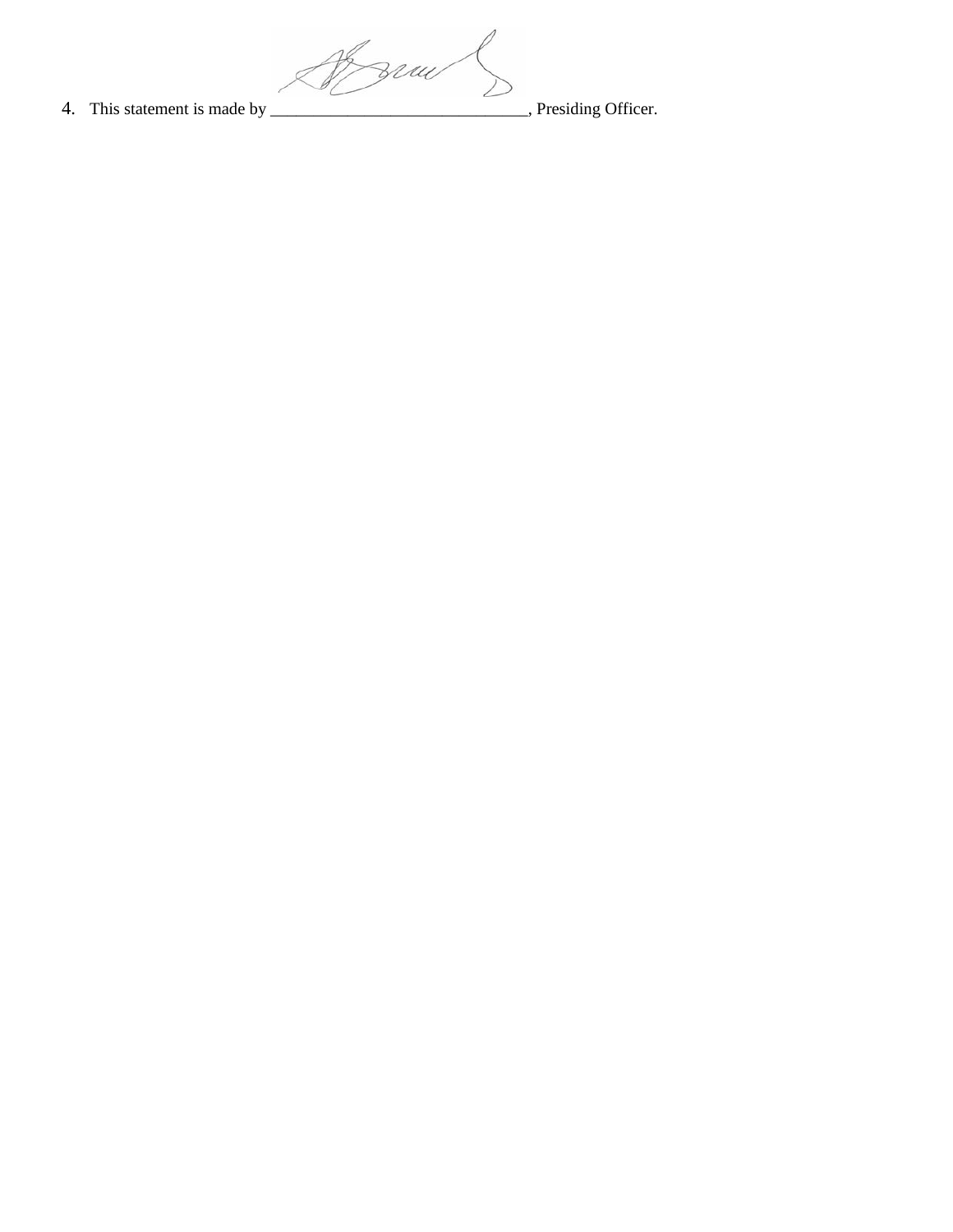# **MARYLAND STATE DEPARTMENT OF EDUCATION PERSONNEL APPROVALS FOR THE June 27, 2017 BOARD MEETING**

### **I. Appointments Grade 19 and above:**

| <b>NAME</b>                          | <b>POSITION</b>                                                                           | <b>SALARY</b><br><b>GRADE</b> | <b>DIVISION/OFFICE</b>                                                                   | <b>DATE OF</b><br><b>APPOINTMENT</b> |
|--------------------------------------|-------------------------------------------------------------------------------------------|-------------------------------|------------------------------------------------------------------------------------------|--------------------------------------|
| Rushing, Shawn                       | Education Program Specialist II, Career &<br><b>Technology Accountability Coordinator</b> | 22                            | <b>Career and College Readiness</b>                                                      | TBD                                  |
| II. Appointments Grade 18 and below: |                                                                                           |                               |                                                                                          |                                      |
| <b>NAME</b>                          | <b>POSITION</b>                                                                           | <b>SALARY</b><br><b>GRADE</b> | <b>DIVISION/OFFICE</b>                                                                   | <b>DATE OF</b><br><b>APPOINTMENT</b> |
| Cooper-Stokes, Marcia                | Human Resources Officer II                                                                | 16                            | Office of Finance and Administration, Office<br>of Human Resources                       |                                      |
| Eggleston, Matthew                   | Principal                                                                                 | <b>IEPP</b>                   | Office of School Effectiveness, Juvenile<br><b>Services Education System</b>             | 06/21/17                             |
| Klewin, Nathan                       | V.R. Specialist II                                                                        | <b>IEPP</b>                   | Rehabilitation Services, Juvenile Services                                               | 06/07/17                             |
| Miller-Redd, Janice                  | <b>Teacher, Special Education</b>                                                         | <b>IEPP</b>                   | Superintendent, Office of School<br>Effectiveness, Juvenile Services Education<br>System | 07/19/17                             |
| Ndi, Shadrack A.                     | Teacher Academic - English Language<br>Learner (ELL)                                      | <b>IEPP</b>                   | Office of School Effectiveness, Juvenile<br><b>Services Education System</b>             | 06/07/17                             |
| Robinson, Jeffrey M.                 | Principal                                                                                 | <b>IEPP</b>                   | Office of School Effectiveness, Juvenile<br><b>Services Education System</b>             | 06/21/17                             |
| Sedlander, Elyse                     | V.R. Specialist II                                                                        | <b>IEPP</b>                   | Rehabilitation Services, Juvenile Services                                               | 06/21/17                             |

• Shawn Rushing replacing Marc M. Allen for Education Program Specialist II, Career & Technology Accountability Coordinator position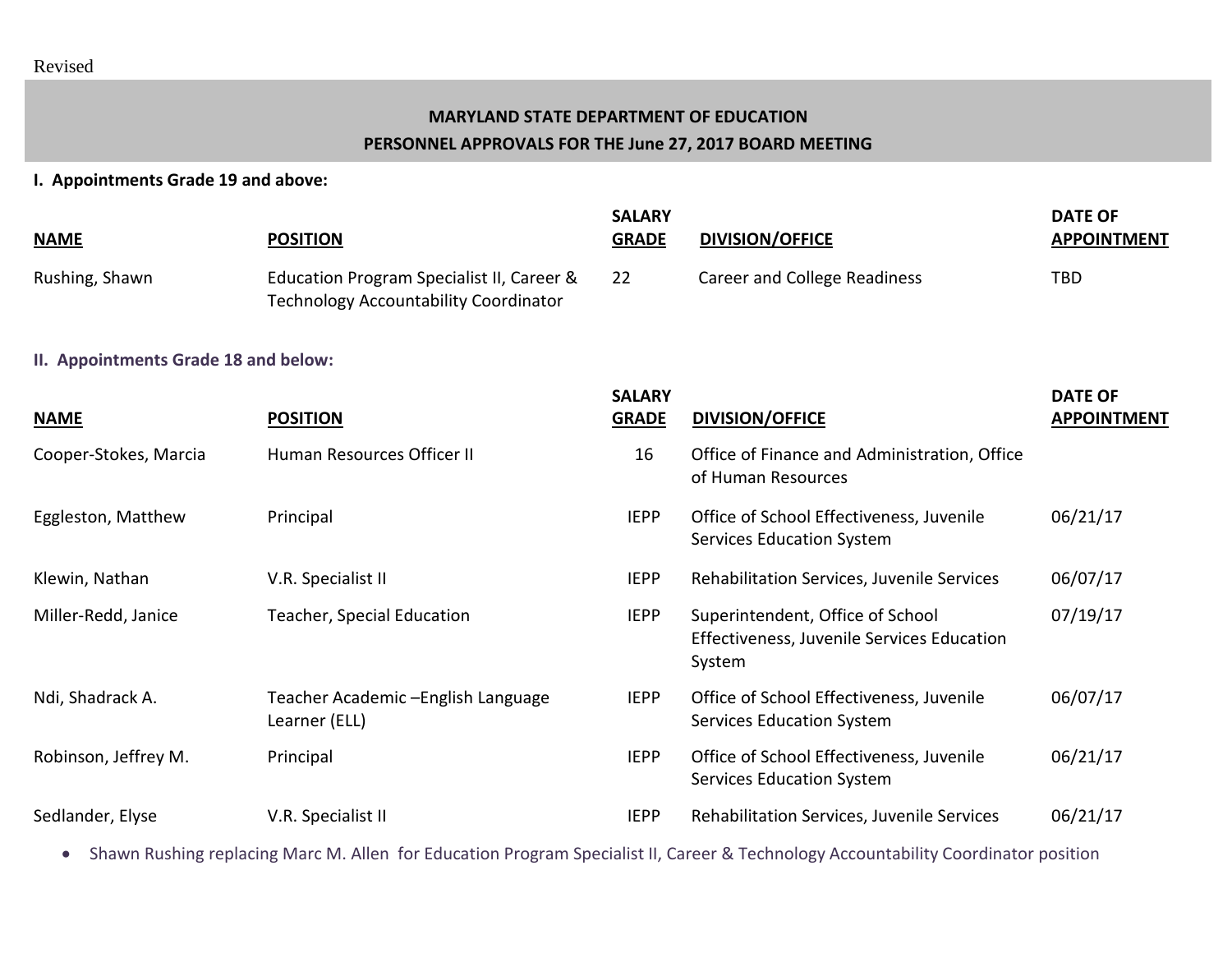# Revised

**III. Other Actions: Promotional** 

**NAME POSITION**

**SALARY GRADE DIVISION/OFFICE** **DATE OF APPOINTMENT**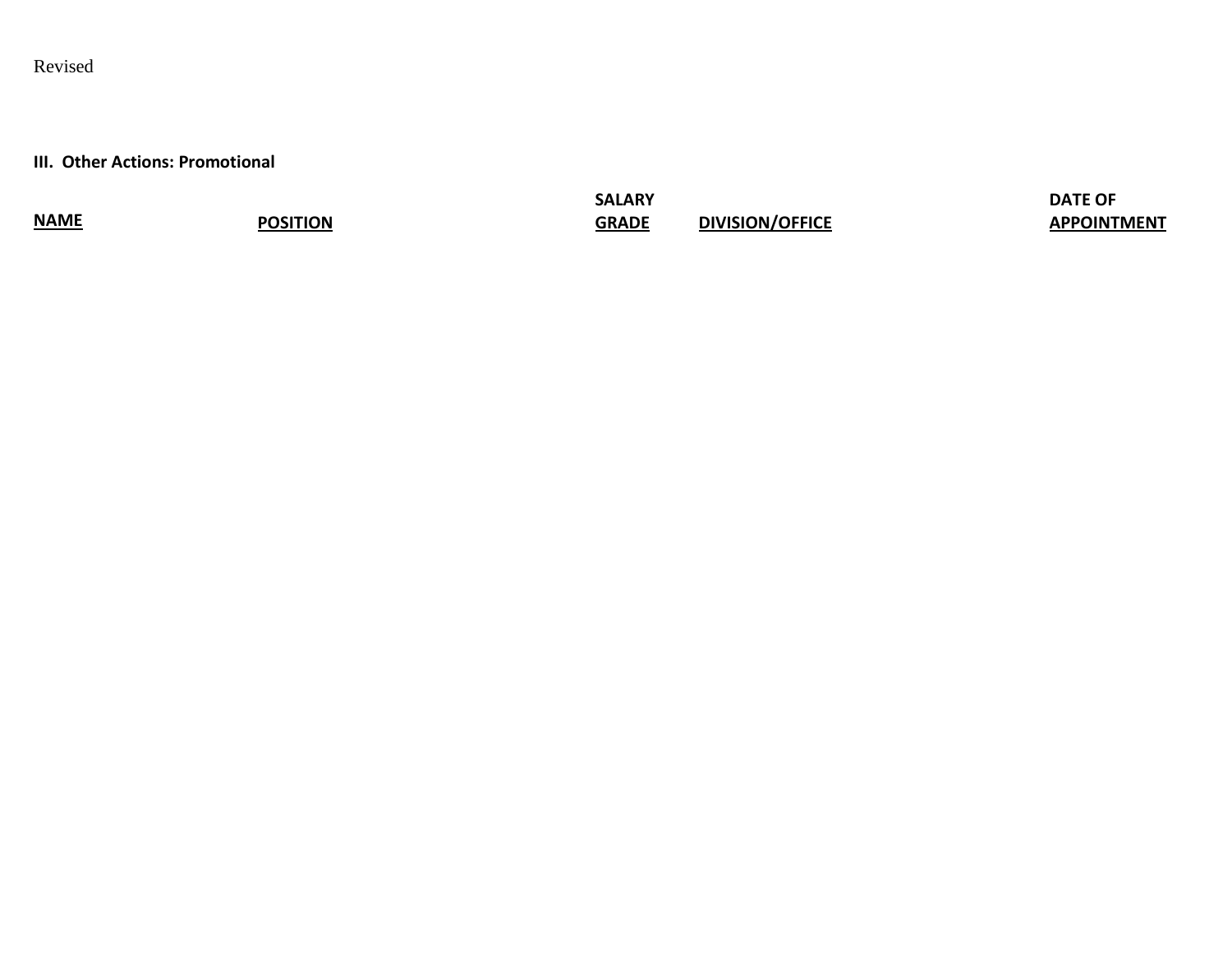

200 West Baltimore Street • Baltimore, MD 21201 • 410-767-0100 • 410-333-6442 TTY/TDD • MarylandPublicSchools.org

### June 27, 2017

### BOARD LIST

The following professional appointment is submitted for approval by the State Board of Education:

| Name:                                        | <b>Shawn Rushing</b>                                                               |  |
|----------------------------------------------|------------------------------------------------------------------------------------|--|
| <b>Position:</b>                             | Education Program Specialist II, Career & Technology Accountability<br>Coordinator |  |
| Division:                                    | Career and College Readiness                                                       |  |
| <b>Salary Grade:</b><br><b>Salary Range:</b> | 22<br>$$64,608 - $94,335$                                                          |  |
| <b>Effective Date:</b>                       | TBD                                                                                |  |

## **JOB REQUIREMENTS**:

### **EDUCATION:**

Master's Degree or equivalent 36 credit hours of post baccalaureate course work in Education, Educational Administration/Supervision, Public Administration, Information Management Systems, or in any related field.

### **EXPERIENCE:**

Five (5) years of professional administrative, accountability or teaching experience in or affiliated with an education program including two (2) years of experience in coordinating or administering an education program or service directly related to the position. Experience with business intelligence software and/or Excel desired; administrative experience in an area related to accountability, information management, or a related field is preferred.

### **DESCRIPTION:**

This is a professional position serving as the lead technical expert responsible for administering, managing, and monitoring the state Career and Technology Education (CTE) Accountability System and for providing leadership and coordination to Maryland school systems and community colleges regarding performance management and accountability.